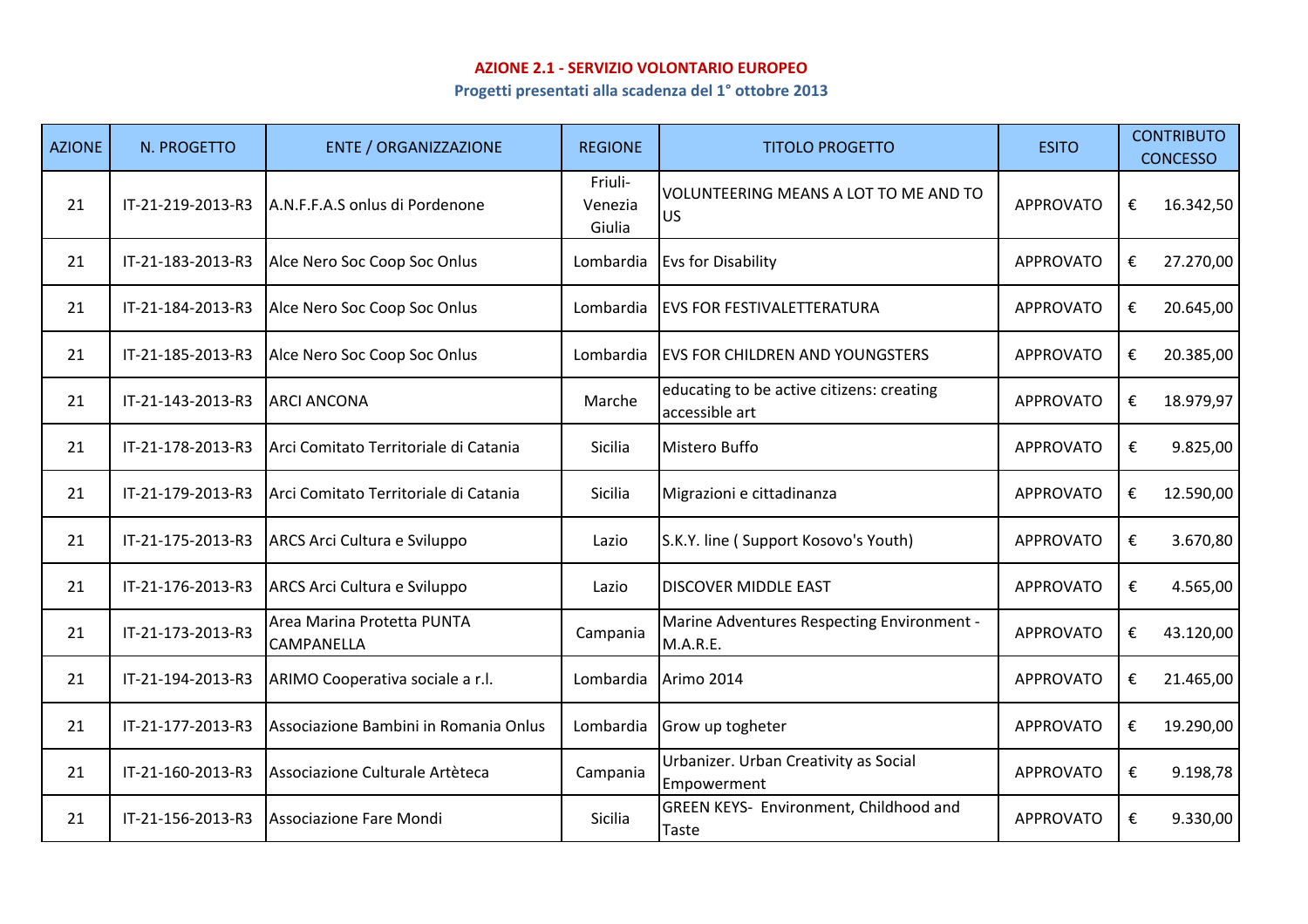| 21 | IT-21-142-2013-R3 | Avis Regionale Lombardia                                                                     | Lombardia          | <b>Blood Donors Ambassador 2013</b>                                                  | <b>APPROVATO</b> | € | 8.970,00  |
|----|-------------------|----------------------------------------------------------------------------------------------|--------------------|--------------------------------------------------------------------------------------|------------------|---|-----------|
| 21 | IT-21-188-2013-R3 | Babèl                                                                                        | Abruzzo            | Hand to Hand                                                                         | <b>RESPINTO</b>  | € |           |
| 21 | IT-21-139-2013-R3 | CASA PER LA PACE MILANO<br><b>ASSOCIAZIONE</b>                                               | Lombardia          | Let's be nonviolent 2                                                                | <b>APPROVATO</b> | € | 12.230,00 |
| 21 | IT-21-190-2013-R3 | CEMEA del Mezzogiorno onlus                                                                  | Lazio              | Meta.Young                                                                           | <b>RESPINTO</b>  | € |           |
| 21 | IT-21-191-2013-R3 | CEMEA del Mezzogiorno onlus                                                                  | Lazio              | The Rose of Solidarity                                                               | <b>RESPINTO</b>  | € |           |
| 21 | IT-21-192-2013-R3 | CEMEA del Mezzogiorno onlus                                                                  | Lazio              | Singing with the wolf                                                                | <b>RESPINTO</b>  | € |           |
| 21 | IT-21-162-2013-R3 | Cesvov - Centro di Servizi per il<br>Volontariato della provincia di Varese                  | Lombardia          | Volunteering with elderly people                                                     | <b>APPROVATO</b> | € | 5.660,00  |
| 21 | IT-21-164-2013-R3 | Ciessevi Milano Associazione- Centro<br>Servizi per il Volontariato nella Prov. di<br>Milano | Lombardia          | EVS: giovani e anziani insieme nel volontariato                                      | <b>APPROVATO</b> | € | 5.137,00  |
| 21 | IT-21-213-2013-R3 | CISMe - Cooperativa per l'Innovazione e<br>lo Sviluppo del Meridione                         | Calabria           | G.A.P. Guidance Activities Partecipation                                             | <b>APPROVATO</b> | € | 6.835,00  |
| 21 | IT-21-141-2013-R3 | <b>CISV ITALIA</b>                                                                           | Emilia-<br>Romagna | 1 EVS 4 Glocal Impact                                                                | <b>RESPINTO</b>  | € |           |
| 21 | IT-21-186-2013-R3 | Cisvol - Centro Informazioni e Servizi per<br>il Volontariato                                | Lombardia          | <b>Volunteers for families</b>                                                       | <b>APPROVATO</b> | € | 18.534,00 |
| 21 | IT-21-203-2013-R3 | COMUNE DI CREMONA - SERVIZIO<br>POLITICHE GIOVANILI                                          | Lombardia          | Together we can : integration activities for<br>people with disabilities             | <b>RESPINTO</b>  | € |           |
| 21 | IT-21-204-2013-R3 | COMUNE DI CREMONA - SERVIZIO<br>POLITICHE GIOVANILI                                          | Lombardia          | Turning disability into possibility: international<br>volunteer for family and young | <b>APPROVATO</b> | € | 7.092,00  |
| 21 | IT-21-189-2013-R3 | COMUNE DI FIRENZE                                                                            | Toscana            | SVEliamo l'arte di Firenze                                                           | <b>APPROVATO</b> | € | 20.925,00 |
| 21 | IT-21-151-2013-R3 | COMUNITA' PAPA GIOVANNI XXIII<br><b>ASSOCIAZIONE</b>                                         | Emilia-<br>Romagna | Community Embrace for Inclusion                                                      | <b>APPROVATO</b> | € | 12.600,00 |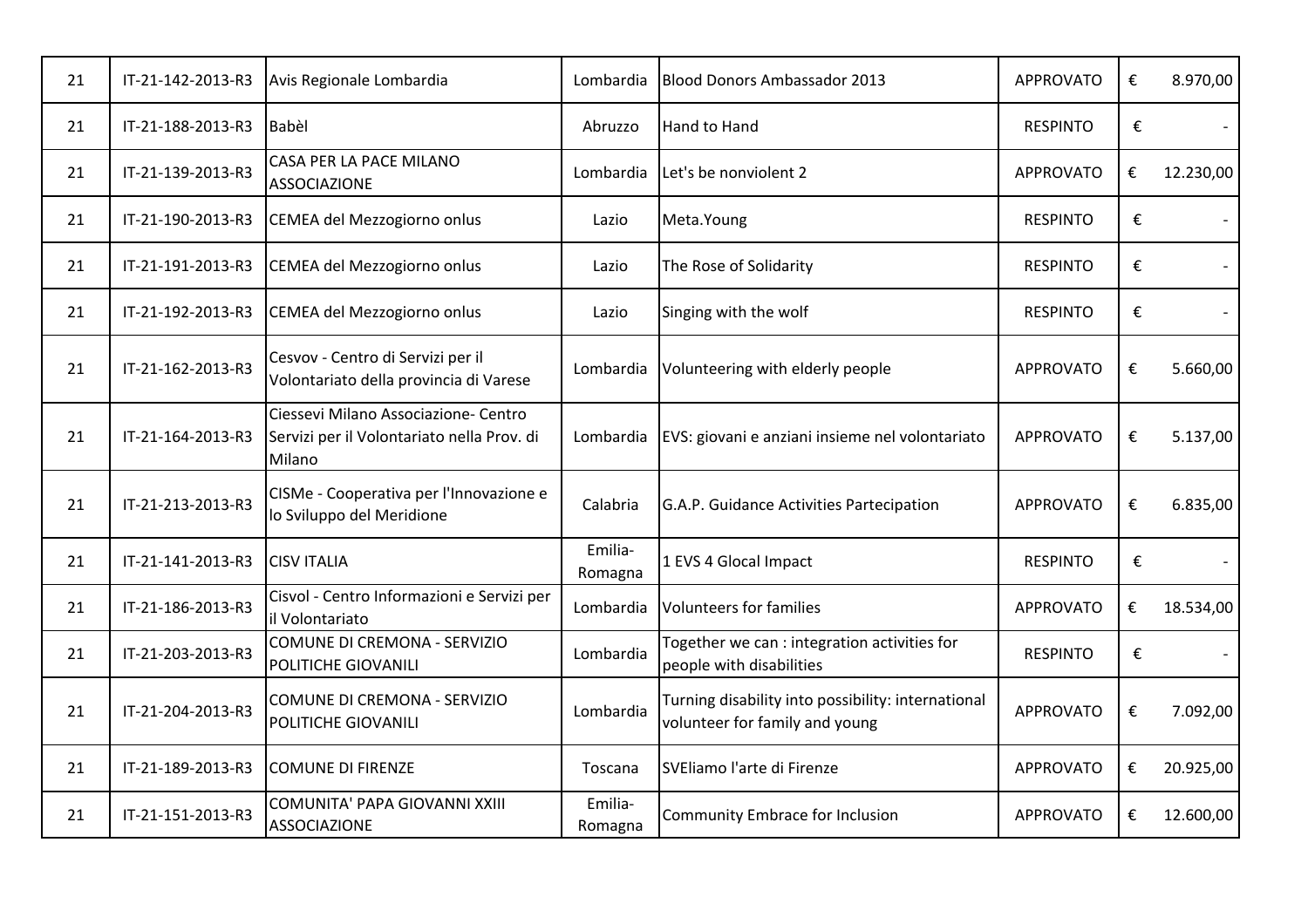| 21 | IT-21-146-2013-R3 | <b>Consorzio Kairos Scs</b>                            | Piemonte                        | Europe in one's neighbourhood: EVS<br>experience in local activities | <b>APPROVATO</b> | € | 4.800,00  |
|----|-------------------|--------------------------------------------------------|---------------------------------|----------------------------------------------------------------------|------------------|---|-----------|
| 21 | IT-21-161-2013-R3 | Consorzio Solidarietà Sociale Forlì-Cesena             | Emilia-<br>Romagna              | <b>GROWING TOGETHER</b>                                              | <b>APPROVATO</b> | € | 18.025,00 |
| 21 | IT-21-165-2013-R3 | Consorzio Solidarietà Sociale Forlì-Cesena             | Emilia-<br>Romagna              | <b>CreAtive</b>                                                      | <b>RESPINTO</b>  | € |           |
| 21 | IT-21-166-2013-R3 | Consorzio Solidarietà Sociale Forlì-Cesena             | Emilia-<br>Romagna              | GIOVANZIANO - dalla diversità all'unità                              | <b>APPROVATO</b> | € | 13.315,00 |
| 21 | IT-21-152-2013-R3 | Cooperativa Sociale "Itaca"                            | Friuli-<br>Venezia<br>Giulia    | INTEGR-AZIONE [ Equal Valor Society]                                 | <b>RESPINTO</b>  | € |           |
| 21 | IT-21-212-2013-R3 | Cooperativa Sociale Liberi Sogni                       | Lombardia                       | YOUTH IN CAMP                                                        | <b>APPROVATO</b> | € | 10.924,00 |
| 21 | IT-21-207-2013-R3 | Cooperativa tempo libero                               | Lombardia                       | Supporting Elderly People in Italy                                   | <b>APPROVATO</b> | € | 6.975,00  |
| 21 | IT-21-200-2013-R3 | <b>DIAPASON COOP SOC ARL ONLUS</b>                     | Lombardia                       | <b>EMPOWER YOURSELF</b>                                              | <b>APPROVATO</b> | € | 10.690,00 |
| 21 | IT-21-147-2013-R3 | <b>EUfemia ASSOCIAZIONE CULTURALE</b>                  | Piemonte                        | be volunteer for social cohesion                                     | <b>APPROVATO</b> | € | 18.300,00 |
| 21 | IT-21-163-2013-R3 | FEDERAZIONE DEL VOLONTARIATO DI<br><b>VERONA-ONLUS</b> | Veneto                          | Atlatida                                                             | <b>RESPINTO</b>  | € |           |
| 21 | IT-21-138-2013-R3 | Fondazione Caritas Senigallia                          | Marche                          | ICE POP- Individual Centre of EU's POlicies &<br>Programs            | <b>APPROVATO</b> | € | 16.940,00 |
| 21 | IT-21-225-2013-R3 | Icarus Associazione                                    | Sicilia                         | <b>EDEMSI</b> - European emocracy Messengers for<br>Social Inclusion | <b>RESPINTO</b>  | € |           |
| 21 | IT-21-221-2013-R3 | IL PORTICO Associazione di promozione<br>sociale ONLUS | Veneto                          | Towards a better Tomorrow                                            | <b>APPROVATO</b> | € | 35.361,00 |
| 21 | IT-21-209-2013-R3 | INCO-Interculturalità & Comunicazione<br>Associazione  | Provincia<br>Autonoma<br>Trento | EVS through the looking-glass                                        | <b>APPROVATO</b> | € | 37.110,00 |
| 21 | IT-21-187-2013-R3 | INSIEME COOPERATIVA SOCIALE ONLUS                      | Veneto                          | WAVE - Working Acquiring Volunteering<br><b>Engaging</b>             | <b>APPROVATO</b> | € | 37.140,00 |
| 21 | IT-21-140-2013-R3 | Jump In Associazione Culturale                         | Puglia                          | <b>YES WE CAN</b>                                                    | <b>APPROVATO</b> | € | 18.210,00 |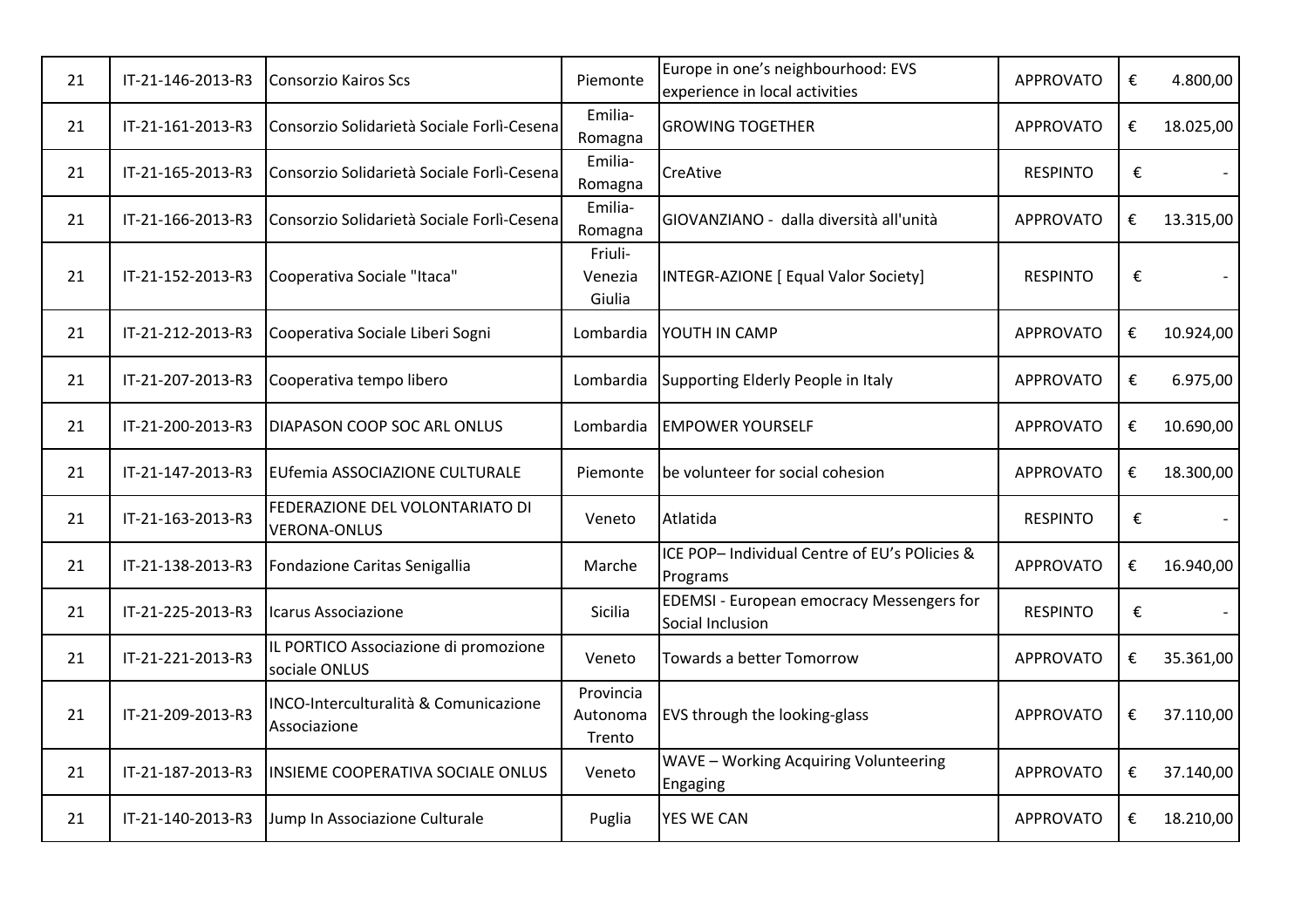| 21 | IT-21-174-2013-R3 | Legambiente circolo Silaris                                 | Campania  | It is the beauty that will save the word                              | <b>APPROVATO</b> | € | 28.172,12      |
|----|-------------------|-------------------------------------------------------------|-----------|-----------------------------------------------------------------------|------------------|---|----------------|
| 21 | IT-21-216-2013-R3 | <b>LEGAMBIENTE PRATO</b>                                    | Toscana   | [N+N] Enjoy Environment! your Energy for the<br>Planet                | <b>RESPINTO</b>  | € |                |
| 21 | IT-21-171-2013-R3 | Legambiente Toscana Onlus                                   | Toscana   | STYLE III: Support Tuscan Youth in Legambiente                        | <b>APPROVATO</b> | € | 6.260,00       |
| 21 | IT-21-172-2013-R3 | Legambiente Toscana Onlus                                   | Toscana   | Promoting voluntarism thiugh youth<br>participation                   | <b>RESPINTO</b>  | € |                |
| 21 | IT-21-158-2013-R3 | LEGAMBIENTE VOLONTARIATO VENETO                             | Veneto    | <b>ACCOGLIENZA E INTEGRAZIONE</b>                                     | <b>APPROVATO</b> | € | 25.117,00      |
| 21 | IT-21-159-2013-R3 | LEGAMBIENTE VOLONTARIATO VENETO                             | Veneto    | <b>CREA: CREATE ENVIRONMENTAL AWARENESS</b>                           | <b>APPROVATO</b> | € | 70.170,00      |
| 21 | IT-21-157-2013-R3 | Legambiente Volontariato Verona                             | Veneto    | eVrgreen                                                              | <b>APPROVATO</b> | € | 23.260,00      |
| 21 | IT-21-214-2013-R3 | Margherita società cooperativa sociale a<br>r.l. ONLUS      | Veneto    | Join the net                                                          | <b>RESPINTO</b>  | € |                |
| 21 | IT-21-226-2013-R3 | Margherita società cooperativa sociale a<br>r.l. ONLUS      | Veneto    | Hands in the Dough                                                    | <b>RESPINTO</b>  | € | $\blacksquare$ |
| 21 | IT-21-145-2013-R3 | Mine Vaganti European Youth Group<br>Associazione           | Sardegna  | Volunteering in Kirov - openingn up new<br>possibilities for children | <b>APPROVATO</b> | € | 7.630,00       |
| 21 | IT-21-223-2013-R3 | Muovimente Cooperativa Sociale                              | Lazio     | ALICE AND THE CHESHIRE CAT                                            | <b>APPROVATO</b> | € | 38.630,00      |
| 21 | IT-21-224-2013-R3 | Muovimente Cooperativa Sociale                              | Lazio     | ALICE AND THE QUEEN OF HEARTS                                         | <b>APPROVATO</b> | € | 38.720,00      |
| 21 | IT-21-205-2013-R3 | Officina Creativa Interculturale Ass.                       | Sicilia   | 3H: HEAD, HEART, HANDS                                                | <b>APPROVATO</b> | € | 9.690,00       |
| 21 | IT-21-210-2013-R3 | PRIMAVERA '85 COOPERATIVA SOCIALE                           | Veneto    | Youth, Social Inclusion, disability                                   | <b>APPROVATO</b> | € | 27.650,00      |
| 21 | IT-21-149-2013-R3 | Progetto Zattera Blu - Società<br>Cooperativa Sociale Onlus | Veneto    | Made in Europe                                                        | <b>APPROVATO</b> | € | 18.525,00      |
| 21 | IT-21-150-2013-R3 | Progetto Zattera Blu - Società<br>Cooperativa Sociale Onlus | Veneto    | Hug the differencies                                                  | <b>APPROVATO</b> | € | 36.725,00      |
| 21 | IT-21-155-2013-R3 | Punto Missione Onlus Associazione                           | Lombardia | <b>EUROPEAN SOLIDARITY</b>                                            | <b>APPROVATO</b> | € | 8.036,00       |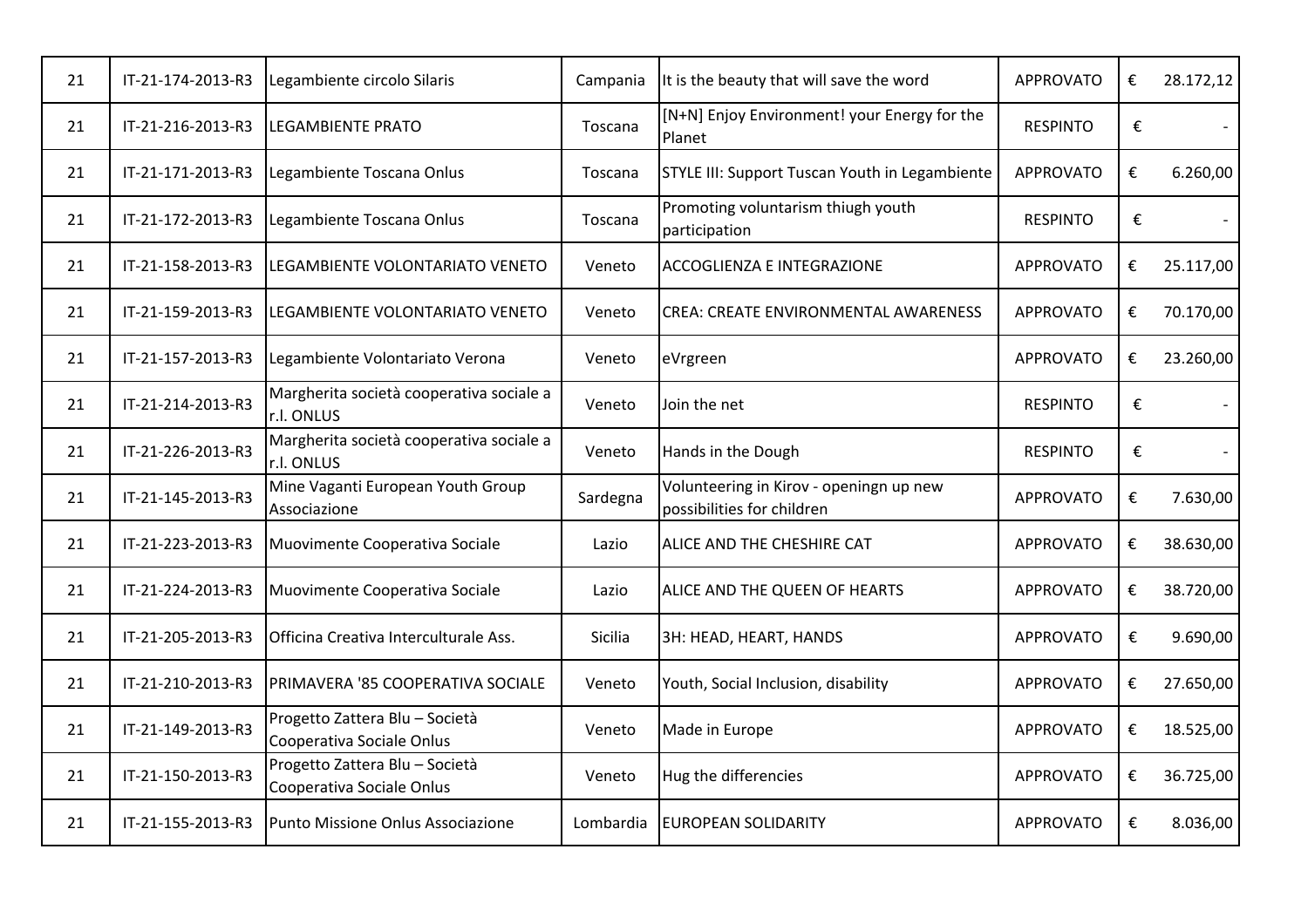| 21 | IT-21-170-2013-R3 | Punto Missione Onlus Associazione                                            | Lombardia          | AIUTANDO IMPARO AD EDUCARE                                               | <b>RESPINTO</b>  | € |           |
|----|-------------------|------------------------------------------------------------------------------|--------------------|--------------------------------------------------------------------------|------------------|---|-----------|
| 21 | IT-21-148-2013-R3 | Rinascita Sociale Salam House                                                | Campania           | CommunicACTion                                                           | <b>RESPINTO</b>  | € |           |
| 21 | IT-21-201-2013-R3 | ROMA' ONLUS ASSOCIAZIONE                                                     | Lazio              | Volunteering for change II                                               | <b>RESPINTO</b>  | € |           |
| 21 | IT-21-202-2013-R3 | ROMA' ONLUS ASSOCIAZIONE                                                     | Lazio              | Volunteering for change                                                  | <b>RESPINTO</b>  | € |           |
| 21 | IT-21-180-2013-R3 | <b>SCAMBIEUROPEI</b>                                                         | Emilia-<br>Romagna | <b>EUROSAPIENS</b>                                                       | <b>APPROVATO</b> | € | 15.165,00 |
| 21 | IT-21-181-2013-R3 | <b>ISCAMBIEUROPEI</b>                                                        | Emilia-<br>Romagna | <b>EVS Rolling Skills</b>                                                | <b>RESPINTO</b>  | € |           |
| 21 | IT-21-182-2013-R3 | <b>SCAMBIEUROPEI</b>                                                         | Emilia-<br>Romagna | The Power of Action 2                                                    | <b>APPROVATO</b> | € | 10.260,00 |
| 21 | IT-21-193-2013-R3 | Servizio Civile Internazionale - SCI Italia                                  | Lazio              | <b>VOLUNTEERS FOR INCLUSION II</b>                                       | <b>RESPINTO</b>  | € |           |
| 21 | IT-21-154-2013-R3 | Social Clandestino Arci Manfredonia                                          | Puglia             | European Network for European volunteers                                 | <b>RESPINTO</b>  | € |           |
| 21 | IT-21-211-2013-R3 | Studio Progetto Società Cooperativa<br>Sociale                               | Veneto             | SVE.EU: Seeding Values for Empowerment and<br><b>European University</b> | <b>APPROVATO</b> | € | 22.905,00 |
| 21 | IT-21-196-2013-R3 | TDM 2000 Associazione                                                        | Sardegna           | Growing in a multicultural diension. EVS shows<br>the way                | <b>RESPINTO</b>  | € |           |
| 21 | IT-21-197-2013-R3 | <b>TULIME ONLUS</b>                                                          | Sicilia            | Frammenti di condivisione                                                | <b>APPROVATO</b> | € | 28.160,00 |
| 21 | IT-21-206-2013-R3 | UILDM - Unione Italiana Lotta alla<br>Distrofia Muscolare Sez. Laziale ONLUS | Lazio              | <b>Butterfly Effect</b>                                                  | <b>APPROVATO</b> | € | 56.400,00 |
| 21 | IT-21-153-2013-R3 | <b>UNISER Società Cooperativa</b>                                            | Emilia-<br>Romagna | Shooting the World through Intergenerational<br>dialogue                 | <b>APPROVATO</b> | € | 16.060,00 |
| 21 | IT-21-208-2013-R3 | <b>UNISER Società Cooperativa</b>                                            | Emilia-<br>Romagna | Ageing is an Art with EVS                                                | <b>APPROVATO</b> | € | 9.150,00  |
| 21 | IT-21-222-2013-R3 | Venerabile Arciconfraternita della<br>Misericordia di Firenze                | Toscana            | MOSAICI 2014                                                             | <b>APPROVATO</b> | € | 56.022,00 |
| 21 | IT-21-144-2013-R3 | Venti di scambio Associazione di<br>promozione sociale                       | Puglia             | <b>EVS</b> for Change                                                    | <b>APPROVATO</b> | € | 5.310,00  |